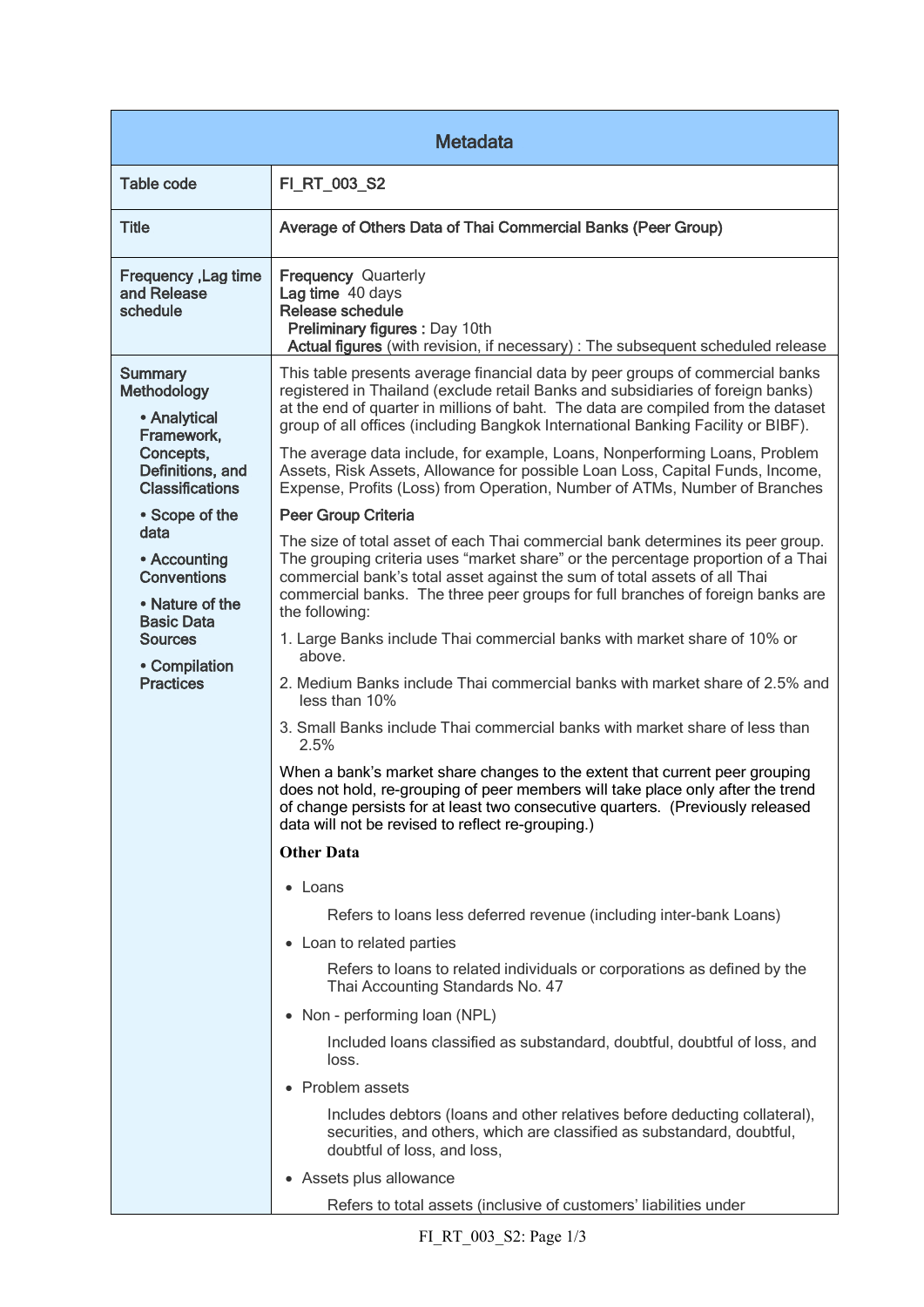| acceptances and other businesses) before deducting allowances (e.g.<br>allowance for possible loan loss, revaluation, impairment of assets,<br>frauds, etc.)                                                                                                                                                                                     |
|--------------------------------------------------------------------------------------------------------------------------------------------------------------------------------------------------------------------------------------------------------------------------------------------------------------------------------------------------|
| • Average net assets (net acceptances)                                                                                                                                                                                                                                                                                                           |
| Averaged month-end outstanding assets over the period from the<br>beginning of the year. The pertaining assets are total assets after<br>deducting allowances (e.g. allowance for possible loan loss, revaluation,<br>impairment of assets, frauds, etc.), and after deducting customers'<br>liabilities under acceptances and other businesses. |
| • Actual allowance                                                                                                                                                                                                                                                                                                                               |
| Refers to existing allowances                                                                                                                                                                                                                                                                                                                    |
| • Required allowance                                                                                                                                                                                                                                                                                                                             |
| Refers to mandatory allowances                                                                                                                                                                                                                                                                                                                   |
| • Tier 1 Capital                                                                                                                                                                                                                                                                                                                                 |
| Comprises paid-up capital, warrants, premium (discount) on share (net),<br>statutory reserve, reserve appropriated from net profit, Net profit after<br>appropriation, and others.                                                                                                                                                               |
| Less Incurred loss from previous periods, good wills, and other<br>deductions.                                                                                                                                                                                                                                                                   |
| • Capital funds                                                                                                                                                                                                                                                                                                                                  |
| Equal Tier 1 capital plus Tier 2 capital<br>Less investment in securities which are counted as Tier 2 capital by other<br>financial institutions, net deficit from appraisal of available-for-sale<br>securities, and deductions.                                                                                                                |
| <b>Risk assets</b><br>$\bullet$                                                                                                                                                                                                                                                                                                                  |
| Equal assets (including customers' liabilities under acceptances)<br>multiplied by "Credit Conversion Factor" (CCF) as prescribed by the<br>Bank of Thailand.                                                                                                                                                                                    |
| Off-balance-sheet transactions<br>$\bullet$                                                                                                                                                                                                                                                                                                      |
| Comprise outstanding amount of<br>o Aval and Loan guarantee<br>o Contingent liability under undue import bills<br>o Commercial papers sold with recourse<br>o Letter of credit<br>o Derivatives<br>○ Others                                                                                                                                      |
| Total income<br>$\bullet$                                                                                                                                                                                                                                                                                                                        |
| Includes interest income, dividend, and non-interest income                                                                                                                                                                                                                                                                                      |
| <b>Total expenses</b><br>$\bullet$                                                                                                                                                                                                                                                                                                               |
| Include interest expenses and operating (non-interest) expenses                                                                                                                                                                                                                                                                                  |
| Profit (loss) from operation<br>$\bullet$                                                                                                                                                                                                                                                                                                        |
| Equals Total income minus Total expenses                                                                                                                                                                                                                                                                                                         |
| Number of Automated Machines: ATMs/CDMs (Units)<br>$\bullet$                                                                                                                                                                                                                                                                                     |
| • Number of Bank Branches and Service Points<br>(Bank Branches including Banking Agents Abroad except Representative<br>Office)                                                                                                                                                                                                                  |
|                                                                                                                                                                                                                                                                                                                                                  |